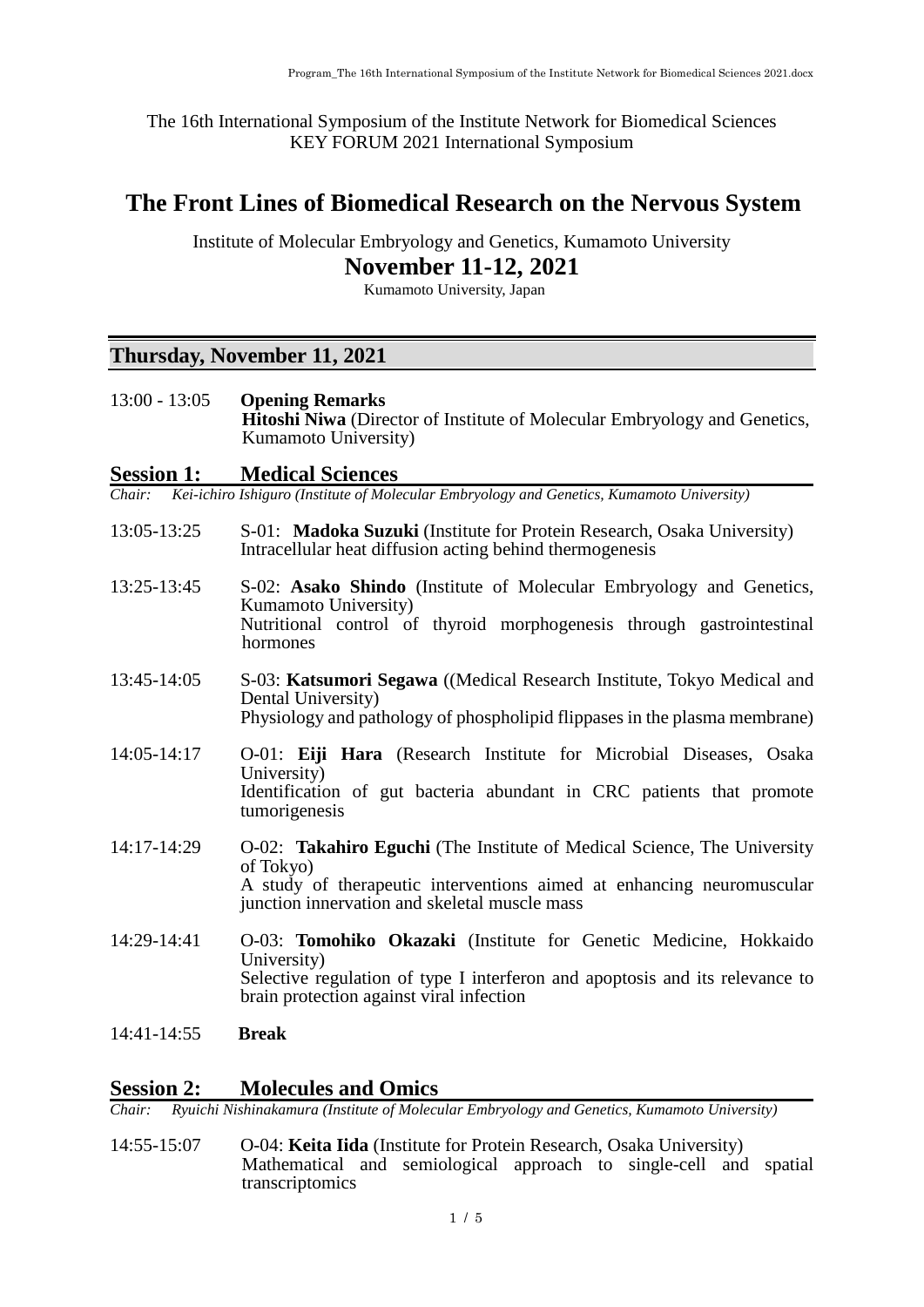- 15:07-15:27 S-04: **Shinpei Kawaoka** (Institute of Development, Aging and Cancer, Tohoku University) Understanding host pathophysiology in cancers using multi-omics and genetics
- 15:27-15:39 O-05: **Shusaku Abe** (Medical Institute of Bioregulation, Kyushu University) Reprogramming of the histone H3.3 landscape in the early mouse embryo
- 15:39-15:51 O-06: **Kazuhiro Murakami** (Cancer Research Institute of Kanazawa University) A Genome-Scale CRISPR screen reveals novel factors regulating Wnt-dependent renewal of mouse gastric epithelial cells
- 15:51-16:11 S-05: **Tomohide Saio** (Institute of Advanced Medical Sciences, Tokushima University) Mechanistic insight into chaperone-mediated protein homeostasis
- 16:11-16:23 O-07: **Tomoaki Koga** (Institute of Molecular Embryology and Genetics, Kumamoto University) Epigenetic regulation of inflammatory myeloid cells

#### **Short-talk Session 1**

| 16:23-16:31 | Y-01: Sweksha Lohani (Research Institute for Microbial Diseases, Osaka<br>University)<br>PRL-driven apoptosis induction in confluent epithelium regulates epithelial<br>cell density |
|-------------|--------------------------------------------------------------------------------------------------------------------------------------------------------------------------------------|
| 16:31-16:39 | Y-02: Tatsuya Suzuki (Research Institute for Microbial Diseases, Osaka<br>University)<br>Innate Immunity is required for pathogenicity of Flavivirus infection.                      |
| 16:39-17:00 | <b>Break</b>                                                                                                                                                                         |

# *KEY FORUM part 1*

*Chairs: Kenji Shimamura (Institute of Molecular Embryology and Genetics, Kumamoto University) Norifumi Shioda (Institute of Molecular Embryology and Genetics, Kumamoto University)* 

- 17:00-17:30 K-01: **Ki-Jun Yoon** (Kaist, Korea) Deciphering the Neural Epitranscriptome: The Roles of m<sup>6</sup>A RNA Modification in Neurodevelopment 17:30-18:00 K-02: **Fumio Matsuzaki** (RIKEN Center for Biosystems Dynamics Research) Generation of the complex brains in mammalian evolution: a developmental point of view 18:00-18:30 K-03: **Pierre Vanderhaegen** (VIB KULeuven Center for Brain & Disease
	- Research, Belgium) Human-specific temporal mechanisms of brain development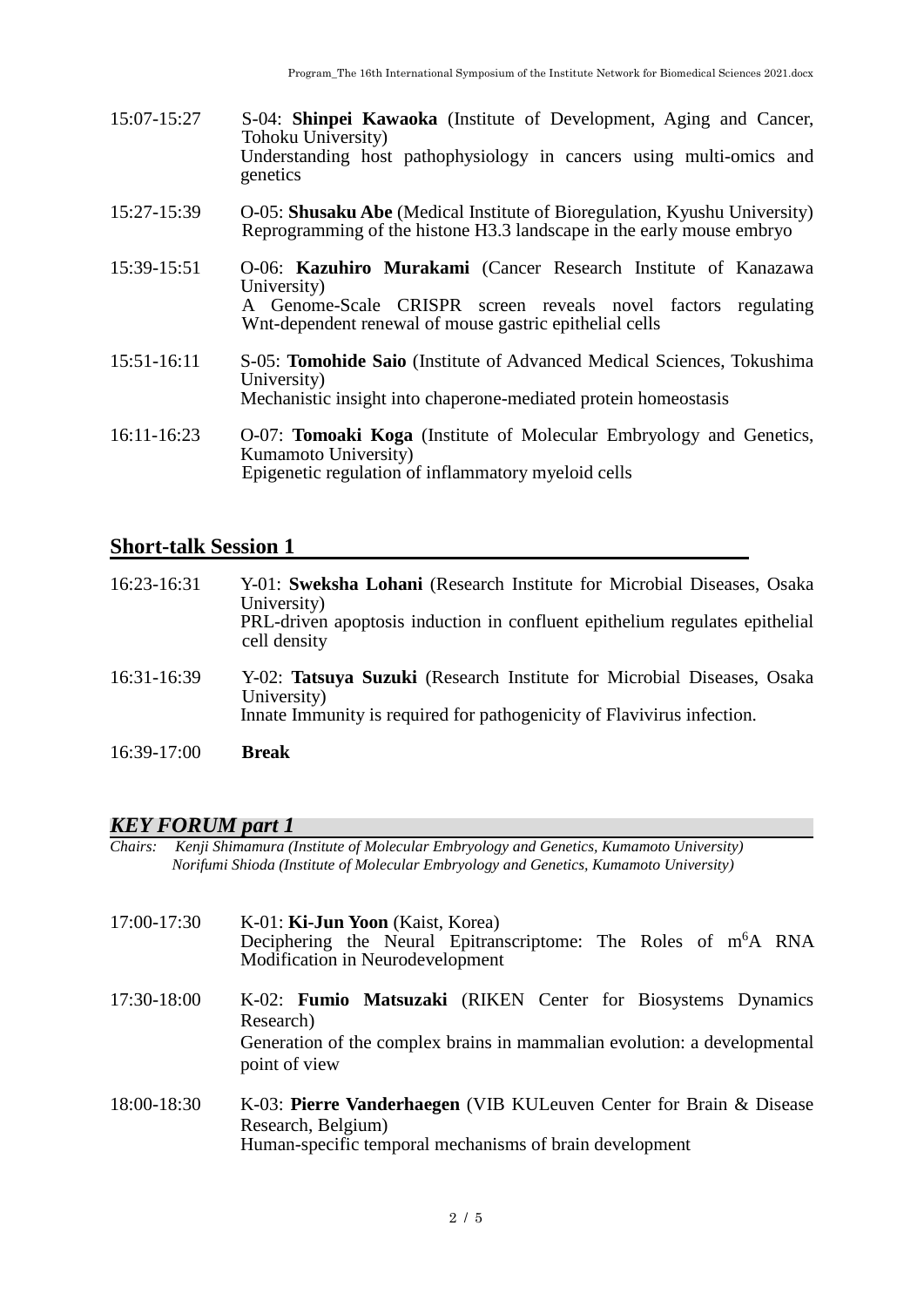# **Friday, November 12, 2021**

# **Session 3: Cellular and Metabolic Topics**

*Chair: Akira Nakamura (Institute of Molecular Embryology and Genetics, Kumamoto University)* 

| $9:00-9:20$ | S-06: Takashi Nishimiura (Institute for Molecular and Cellular Regulation,<br>Gunma University)<br>Regulation of brain insulin signaling in Drosophila                                                                                  |
|-------------|-----------------------------------------------------------------------------------------------------------------------------------------------------------------------------------------------------------------------------------------|
| 9:20-9:40   | S-07: Takayuki Nojima (Medical Institute of Bioregulation, Kyushu<br>University)<br>Mechanism of Co-transcriptional RNA splicing                                                                                                        |
| 9:40-10:00  | S-08: Eishu Hirata (Cancer Research Institute of Kanazawa University)<br>Multifaceted interactions between cancer cells and glial cells in brain<br>metastasis                                                                          |
| 10:00-10:12 | O-08: Hiroki Sekine (Institute of Development, Aging and Cancer, Tohoku<br>University)<br>Chronic hypoxia enhances proinflammatory response of macrophages by<br>inhibiting lysosomal activity                                          |
| 10:12-10:24 | O-09: Mayumi Yamada (Institute for Frontier Life and Medical Sciences,<br>Kyoto University)<br>Analysis of neural stem cell regulatory mechanisms using optogenetics                                                                    |
| 10:24-10:36 | O-10: Yuhkoh Satouh (Institute for Molecular and Cellular Regulation,<br>Gunma University)<br>Clathrin-mediated endocytosis is essential for the selective degradation of<br>maternal membrane proteins and preimplantation development |
| 10:36-10:48 | O-11: Masahiro Shimizu (Medical Research Institute, Tokyo Medical and<br>Dental University)<br>WNK regulates Wnt signaling and $\beta$ -Catenin levels by interfering with the<br>interaction between $\beta$ -Catenin and GID          |
| 10:48-11:00 | <b>Break</b>                                                                                                                                                                                                                            |

## **Short-talk Session 2**

| 11:00-11:08   | Y-03: <b>Zhe Wang</b> (Institute for Frontier Life and Medical Sciences, Kyoto<br>University)<br>Hydrogel for precise manipulation of human pluripotent stem cells<br>microenvironment                          |
|---------------|-----------------------------------------------------------------------------------------------------------------------------------------------------------------------------------------------------------------|
| $11:08-11:16$ | Y-04: <b>Jindan Sheng</b> (Cancer Research Institute of Kanazawa University)<br>Treatment of RB1-intact cancers with CDK4/6 inhibitor combination therapy                                                       |
| $11:16-11:24$ | Y-05: <b>Kazufumi Kunimura</b> (Medical Institute of Bioregulation, Kyushu<br>University)<br>The molecular basis for IL-31 production and IL-31-mediated itch<br>transmission: from biology to drug development |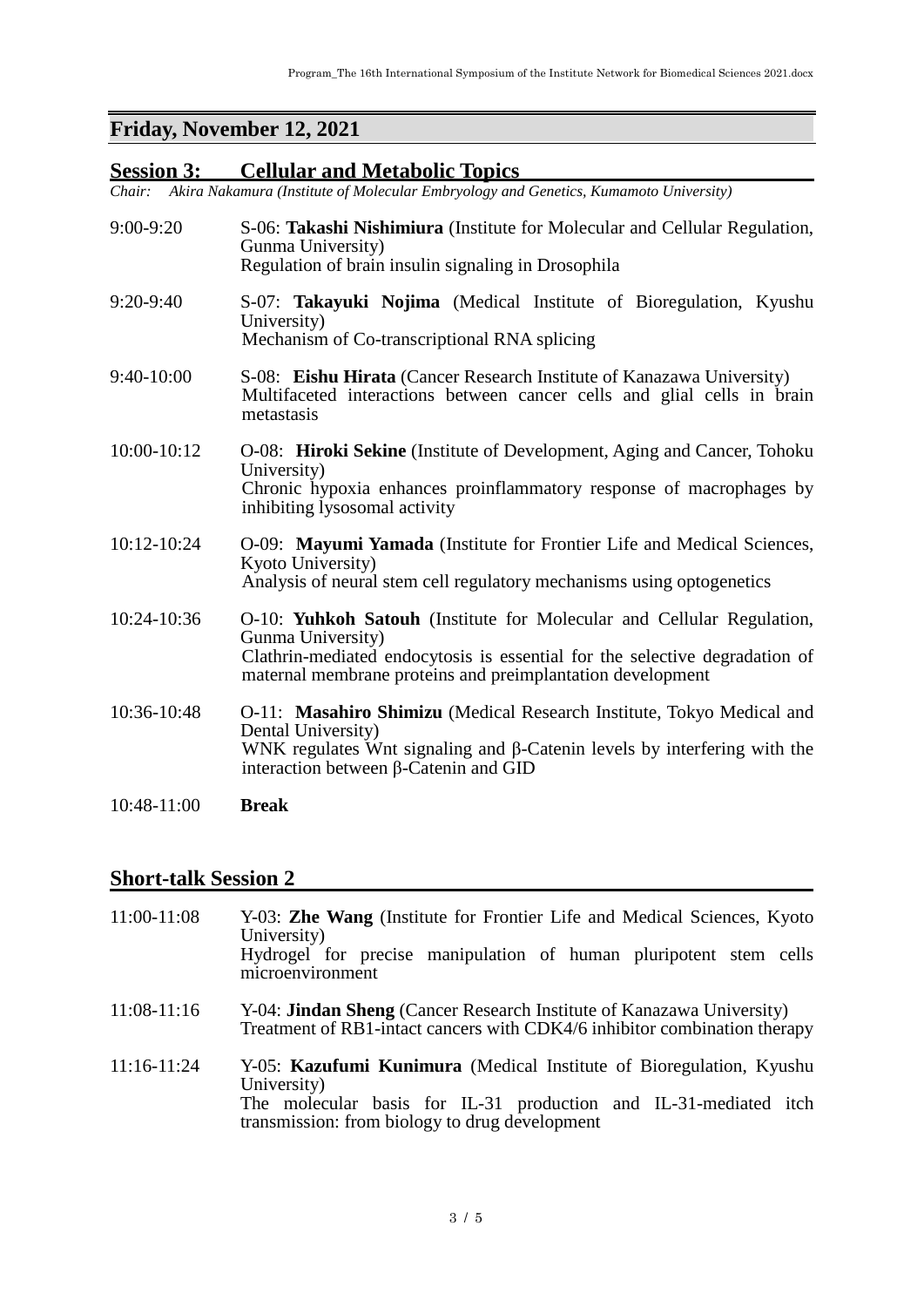11:24-11:32 Y-06: **Shin Fujimaki** (Institute of Molecular Embryology and Genetics, Kumamoto University) Endothelial−muscular axis regulates skeletal muscle mass 11:32-11:40 Y-07: **Ryota Inoue** (Institute for Molecular and Cellular Regulation, Gunma University) Uncoupling protein 2 and aldolase B impacts insulin release by modulating mitochondrial function and store-operated  $Ca^{2+}$  entry in type 2 diabetes 11:40-11:48 Y-08: **Ryotaro Tsutsumi** (Institute for Protein Research, Osaka University) Elucidation of the molecular and pathological mechanisms of ciliopathies using the new model mouse generated by genome editing technology 11:48-13:10 **Group photo shooting Lunch Steering Committee Meeting (Members Only)**

# *KEY FORUM part 2*

*Chairs: Kenji Shimamura (Institute of Molecular Embryology and Genetics, Kumamoto University) Norifumi Shioda (Institute of Molecular Embryology and Genetics, Kumamoto University)* 

13:10-13:40 K-04: **Hideyuki Okano** (Keio University School of Medicine) iPS cells-based Modelling of Neural Development and Diseases

#### **Short-talk Session 3**

| 13:40-13:48   | Y-09: Nobutaka Numoto (Medical Research Institute, Tokyo Medical and<br>Dental University)<br>Molecular mechanism of lupus-related self-antigen recognition by B cell<br>inhibitory co-receptor CD72                                                                  |
|---------------|-----------------------------------------------------------------------------------------------------------------------------------------------------------------------------------------------------------------------------------------------------------------------|
| 13:48-13:56   | Y-10: <b>Tomohiro Yabushita</b> (The Institute of Medical Science, The<br>University of Tokyo)<br>Genome-wide CRISPR activation screen identifies multiple clinically<br>actionable resistance mechanisms with DNA-hypomethylating agents in<br>myeloid malignancies. |
| 13:56-14:04   | Y-11: <b>Yingxu Liu</b> (Institute of Development, Aging and Cancer, Tohoku<br>University)<br>Altruistic Social Activity Impacts on Depressive Symptoms and Brain<br>Regional Gray Matter Volume: Voxel-Based Morphometry Analysis from<br>8695 Old Adults            |
| $14:04-14:12$ | Y-12: Honoka Kawamukai (The Institute of Medical Science, Tokushima<br>University)<br>$PR_n$ inhibits the binding of KapB2 to FUS                                                                                                                                     |
| $14:12-14:20$ | Y-13: Yuki Tanaka (Institute for Genetic Medicine, Hokkaido University)<br>Metabolite NTP1 suppresses CNS inflammation via pathogenic T cell<br>activation                                                                                                            |
|               |                                                                                                                                                                                                                                                                       |

14:20-14:35 **Break**